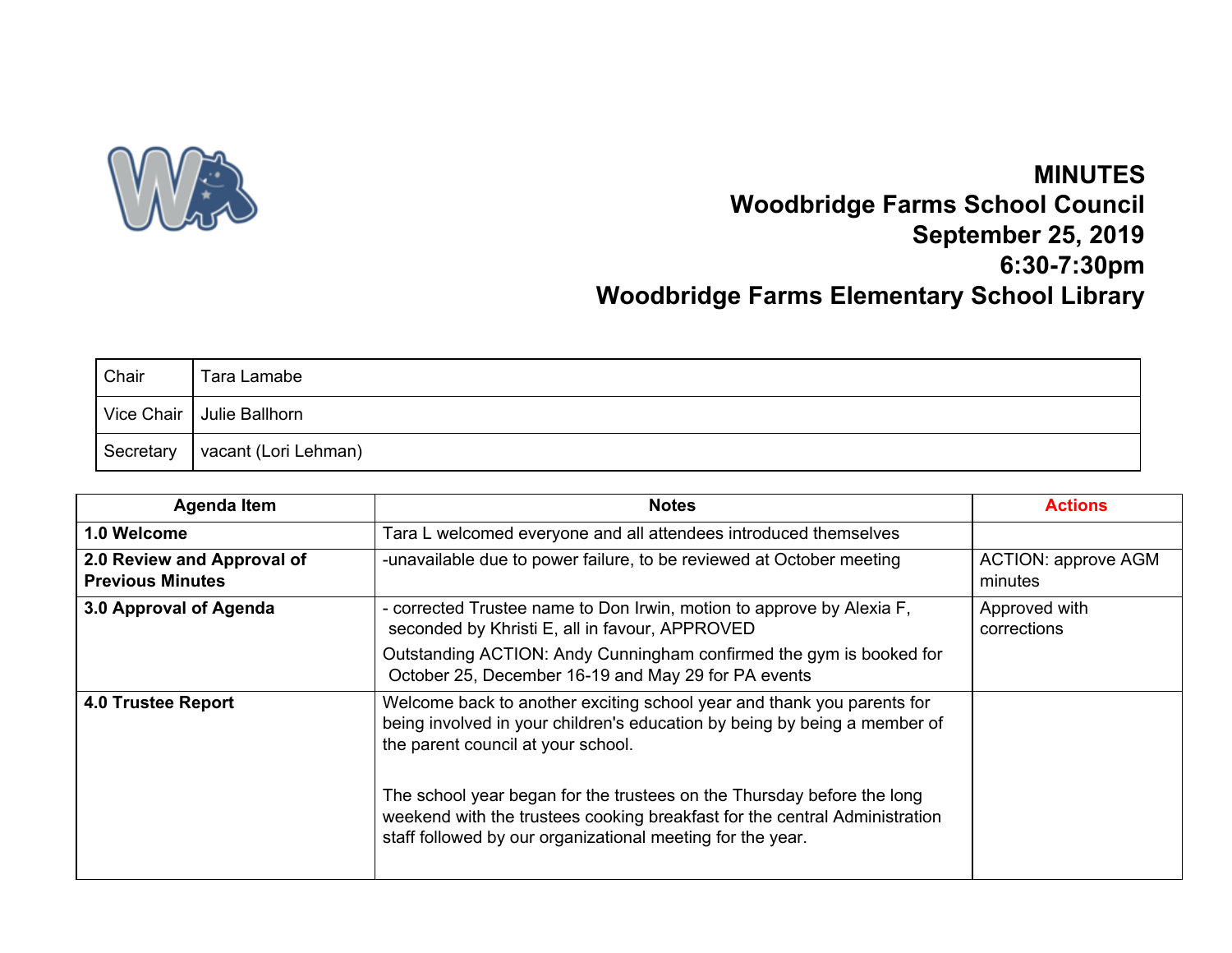| We have met a number of times in September including our annual board<br>planning Retreat which we just completed September 17 and 18th.                                                                                                                                                                                                                                                        |  |
|-------------------------------------------------------------------------------------------------------------------------------------------------------------------------------------------------------------------------------------------------------------------------------------------------------------------------------------------------------------------------------------------------|--|
| Major discussion points during these days included facilities and student<br>populations including Sherwood Park and Fort Saskatchewan which both<br>face challenges with growth in the communities in coming years.                                                                                                                                                                            |  |
| In our meetings we have reviewed the current the new policy for the use of<br>electronic devices which seems to be working very well we are getting good<br>replies from parents and school administrators. We are also getting inquiries<br>from many other boards in the province and across Canada for information<br>on the policy as they want to create one for their school divisions.   |  |
| The trustees met with the new education minister earlier this month and<br>received updates on the budget process which should be completed by<br>October 31st. Lack of a budget has been a major problem for all divisions as<br>we are uncertain as to our funding so that we've had to budget very<br>conservatively until we know the details. Thank you for patience and<br>understanding. |  |
| I look forward to working with you this year.                                                                                                                                                                                                                                                                                                                                                   |  |
| I would encourage each Parent Council member to feel free to send me<br>questions or requests for information at anytime. Email is preferred but text<br>or phone are fine too.                                                                                                                                                                                                                 |  |
| Don Irwin<br>Don.Irwin@eips.ca<br>587 986 3900                                                                                                                                                                                                                                                                                                                                                  |  |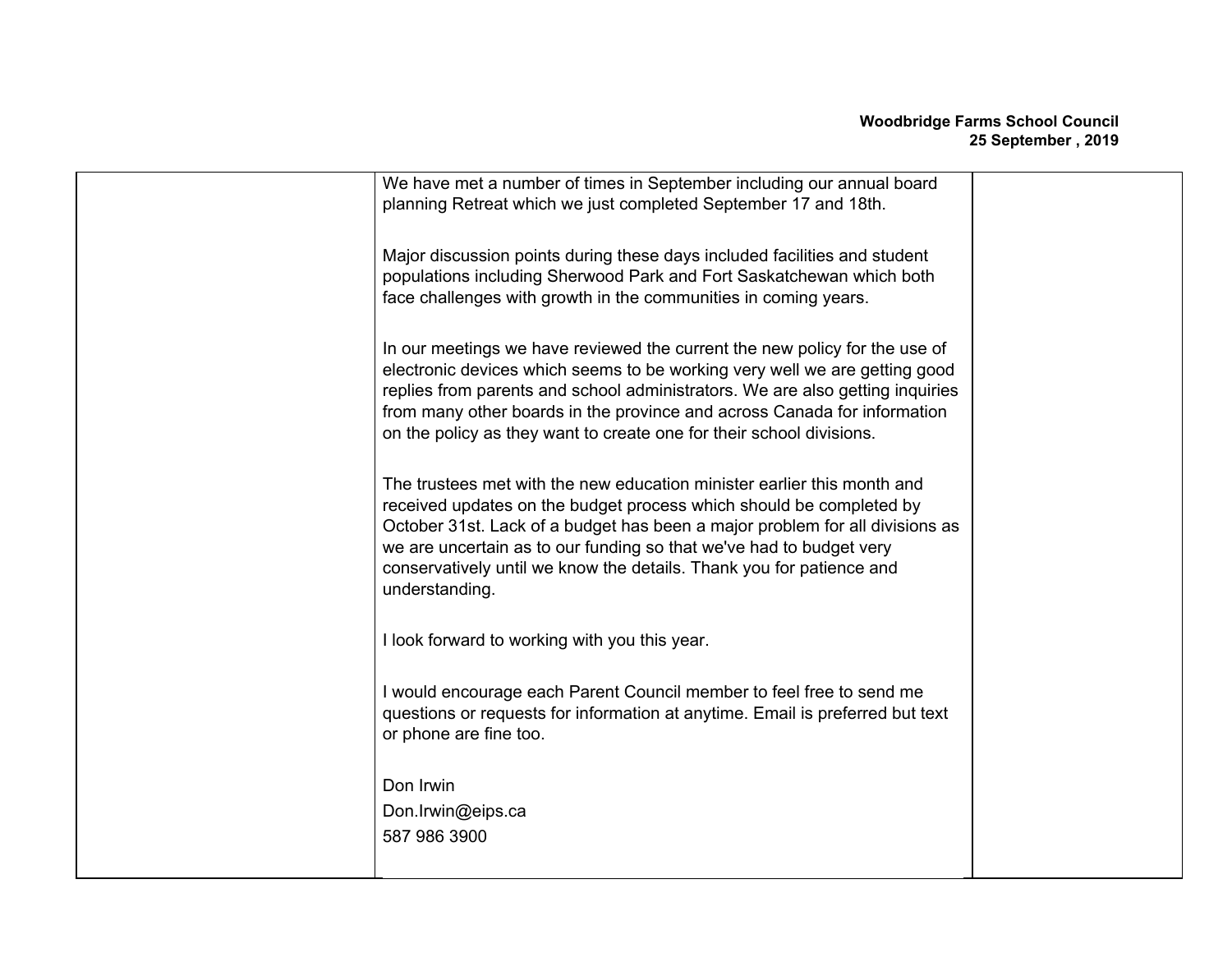## **Woodbridge Farms School Council 25 September , 2019**

|                   | Link for more details on Board and Trustee meetings and activities -                     |              |                                                                                                                                                                                                                                                               |     |
|-------------------|------------------------------------------------------------------------------------------|--------------|---------------------------------------------------------------------------------------------------------------------------------------------------------------------------------------------------------------------------------------------------------------|-----|
|                   | https://www.eips.ca/trustees/agendas-minutes-highlights                                  |              |                                                                                                                                                                                                                                                               |     |
| 5.0 School Report | Andy Cunningham presented:<br>1. Enrolment Update:                                       |              |                                                                                                                                                                                                                                                               |     |
|                   | Grade                                                                                    | <b>Total</b> | <b>CSP/ETP</b>                                                                                                                                                                                                                                                | #   |
|                   | Kindergarten                                                                             | 41           | N/A                                                                                                                                                                                                                                                           | 41  |
|                   | 1                                                                                        | 36           | 4                                                                                                                                                                                                                                                             | 32  |
|                   | 2                                                                                        | 45           | 3                                                                                                                                                                                                                                                             | 42  |
|                   | 3                                                                                        | 51           | 4                                                                                                                                                                                                                                                             | 47  |
|                   | 4                                                                                        | 44           | $\overline{2}$                                                                                                                                                                                                                                                | 42  |
|                   | 5                                                                                        | 48           | 5                                                                                                                                                                                                                                                             | 43  |
|                   | 6                                                                                        | 54           | 5                                                                                                                                                                                                                                                             | 49  |
|                   | Total                                                                                    | 319          | 23                                                                                                                                                                                                                                                            | 296 |
|                   | 2. School Budget<br>allocation<br>3. School Fees<br>a. Will remain the same as last year |              | a. Alberta Government releasing budget on October 24th<br>b. Will be a few days after that before we know our school<br>b. Based upon projected cost recovery of what we actually need<br>c. Ski Trip - raised slightly, based upon raised prices at Sunridge |     |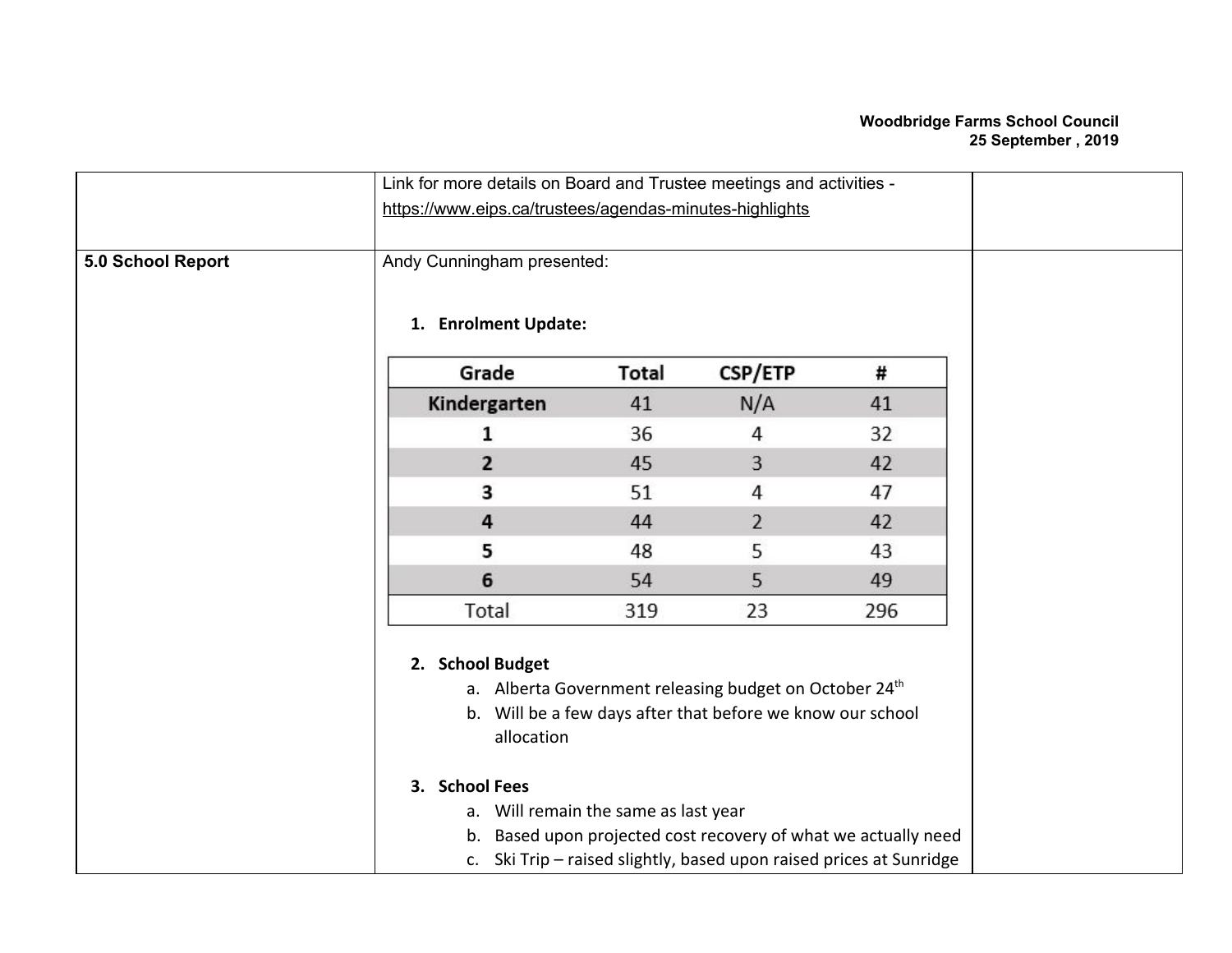|             | d. New cost $-$ Gr.5 Swimming (optional fee)                       |  |
|-------------|--------------------------------------------------------------------|--|
|             | 4. School Education Plan (Year Two)                                |  |
|             | a. Goals:                                                          |  |
|             | i. More students demonstrating one year of growth in               |  |
|             | literacy                                                           |  |
|             | ii. More students demonstrating one year of growth in<br>numeracy  |  |
|             | iii. Students will be better prepared for lifelong learning,       |  |
|             | the world of work and citizenship                                  |  |
|             | b. Largely a continuation of last year's work:                     |  |
|             | c. What is new:                                                    |  |
|             | i. Reader's Workshop                                               |  |
|             | ii. Math PL Day - Box Cars & One Eyed Jacks                        |  |
|             | iii. Shift to focus on the 7 Teachings instead of LinM             |  |
|             | 5. PAT Results & Accountability Pillar                             |  |
|             | a. PAT results just released                                       |  |
|             | b. Accountability Pillar not released yet                          |  |
|             | c. Will share more at October staff meeting (along with SEP)       |  |
|             | 6. Personal Communication Devices                                  |  |
|             | a. New EIPS policy, students in elementary shall not access a      |  |
|             | personal communication device during school hours                  |  |
|             | b. Division is still working on consistent procedures for schools, |  |
|             | so we'll know more as time goes on                                 |  |
| Teri Pearn: |                                                                    |  |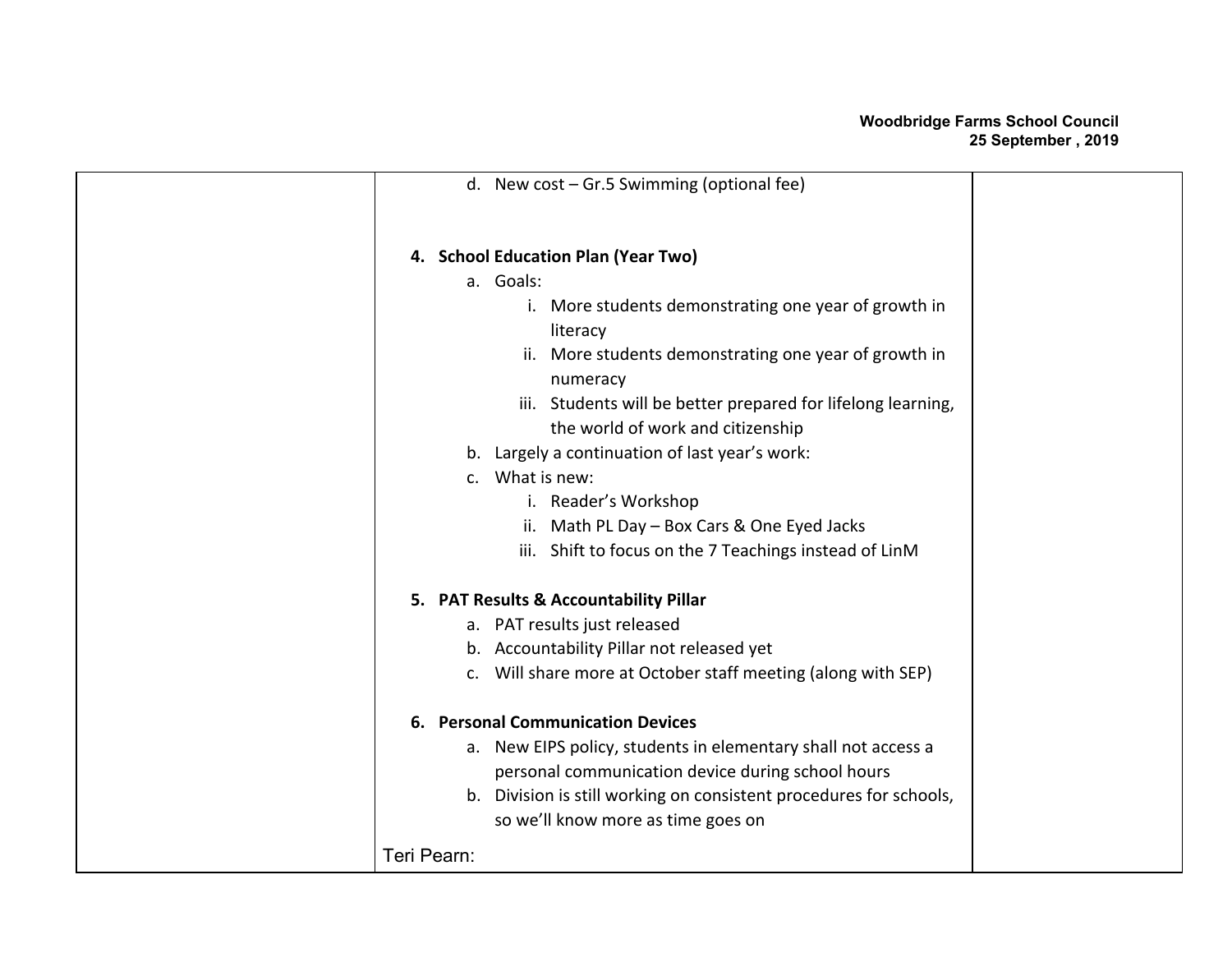## **Woodbridge Farms School Council 25 September , 2019**

| Indigo - Currently sitting at \$2350 in donations, also have received 27 out of<br>50<br>books already off the registry list<br>- We have until October 6 for donations to be made                                                                                                                                                                                                                                                                       |  |
|----------------------------------------------------------------------------------------------------------------------------------------------------------------------------------------------------------------------------------------------------------------------------------------------------------------------------------------------------------------------------------------------------------------------------------------------------------|--|
| Book Room - a teacher committee has been formed, visiting MHV<br>tomorrow to look at their book room, need to order bins/baskets to store<br>the books, sign out                                                                                                                                                                                                                                                                                         |  |
| Books - should be receiving 1400 books shortly! These are mostly series<br>and non-fiction books<br>- donation from Tofield library of a variety of series books from our<br>list!                                                                                                                                                                                                                                                                       |  |
| Food Drive - a huge success! Pick up was on Tuesday, we should be<br>receiving our donated weight next week                                                                                                                                                                                                                                                                                                                                              |  |
| Socktober and Soles 4 Souls - will take place in October<br>Orange Shirt Day - pick up of shirts will take place either tomorrow or<br>Friday. A day to honour and show respect for survivors and<br>intergenerational survivors of the residential school system. Mrs. Sisson has<br>worked with teachers to teach students about the role of Indigenous<br>peoples and how the residential school system has impacted their lives<br>(stories, videos) |  |
| SWC-4 field trips (each student will get to go 3 times) throughout the year<br>focused on land-based learning, our relationship with the land<br>$1st$ – All Oct. 3                                                                                                                                                                                                                                                                                      |  |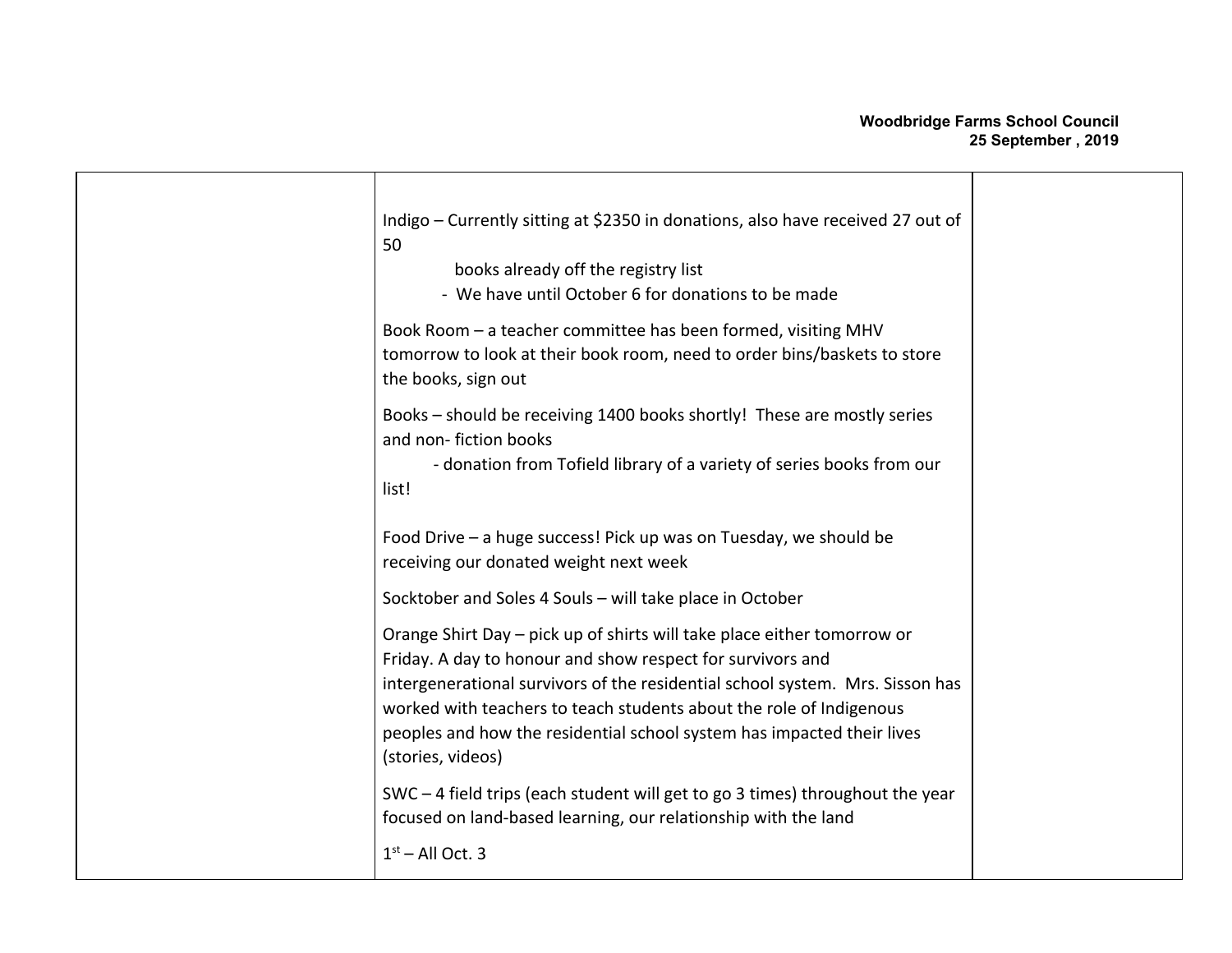| $2nd$ – Div. 2 March 5                                                                                                                                                                                                                                                                                                                                                                                                                             |  |
|----------------------------------------------------------------------------------------------------------------------------------------------------------------------------------------------------------------------------------------------------------------------------------------------------------------------------------------------------------------------------------------------------------------------------------------------------|--|
| $3rd$ – Div. 1 May 14                                                                                                                                                                                                                                                                                                                                                                                                                              |  |
| $4th$ – All June 19<br>Elder Bert will be attending them with us and running one of the<br>activity stations. Elder Wilson Bearhead will be attending the one on June<br>19.<br>Project cost is around \$16 000, we applied and received a grant for<br>\$2000 and have applied for another grant through the government. We<br>may need to use some field trip fees for each class as well as budget. We<br>will be asking for parent volunteers! |  |
| Terry Fox - Tomorrow at 2:00, snacks provided - Thank you! If it is raining,<br>we will be a run in the gym for Div. 2's and run in the hallway for Div. 1's                                                                                                                                                                                                                                                                                       |  |
| Woodbridge Reads! (formally known as Wee Read)                                                                                                                                                                                                                                                                                                                                                                                                     |  |
| No more funding but we are able to use their format and some materials.<br>We will be asking for volunteers and offer training in October. Wee Read<br>will still provide us with book donations for the Wee Free Bookshelf.                                                                                                                                                                                                                       |  |
| <b>Important Dates</b>                                                                                                                                                                                                                                                                                                                                                                                                                             |  |
| Sept. 26 - Terry Fox<br>Sept. 30 - Orange Shirt Day<br>Oct. 2 - Oilers Theme Day                                                                                                                                                                                                                                                                                                                                                                   |  |
| Oct. 5 - World Teacher Day<br>Oct. 7-10 - Read In Week<br>Assembly at 9am on 7 <sup>th</sup><br>Let me know if you are interested in volunteering to<br>come read!                                                                                                                                                                                                                                                                                 |  |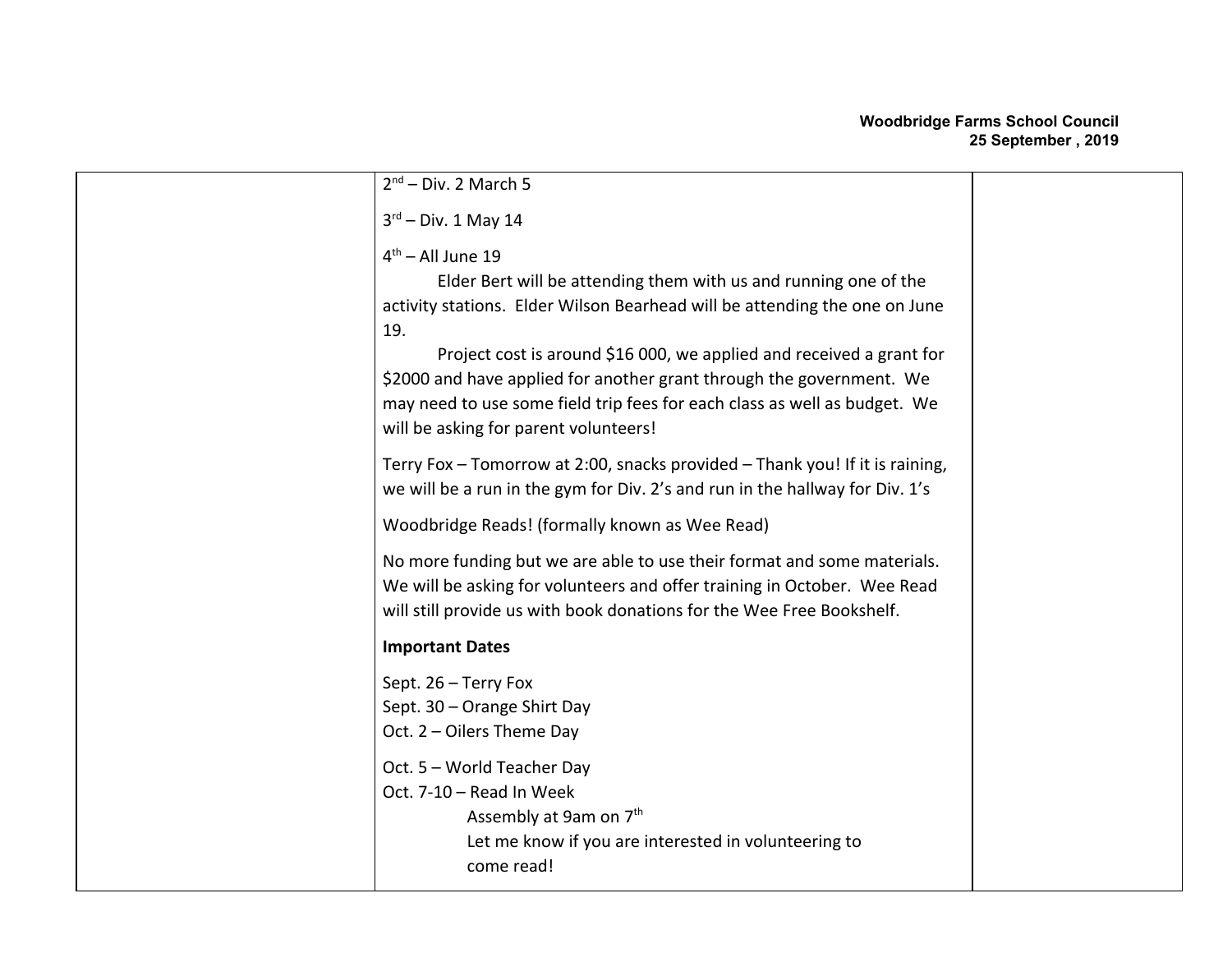## **Woodbridge Farms School Council 25 September , 2019**

|                         | Oct. 11 - No School - Professional Learning                                                                                             |                           |
|-------------------------|-----------------------------------------------------------------------------------------------------------------------------------------|---------------------------|
|                         | Oct. 16 & 17 - Parent Teacher Interviews                                                                                                |                           |
|                         | <b>Picture Retakes</b>                                                                                                                  |                           |
|                         | Oct. 21-25 - Soles for Souls                                                                                                            |                           |
|                         | Oct. 25 - Halloween Dance                                                                                                               |                           |
|                         |                                                                                                                                         |                           |
|                         | Oct. 31 - Halloween Fun!                                                                                                                |                           |
|                         |                                                                                                                                         |                           |
| <b>6.0 New Business</b> | 8.1 Voting on Secretary: position description was read, call for nominations.                                                           | Jessica Cook nominated as |
|                         | Nicole B nominated Jessica Cook for secretary of the School Council,                                                                    | secretary                 |
|                         | seconded by Leah G, accepted by Jessica Cook. Uncontended therefore                                                                     |                           |
|                         | proclaimed as Secretary for School Council for 2019/2020.                                                                               |                           |
|                         |                                                                                                                                         |                           |
|                         | 8.2 Meeting Dates TBA                                                                                                                   |                           |
|                         |                                                                                                                                         |                           |
|                         | 8.3 Bell Schedule - a topic of concern for many parents therefore requested                                                             |                           |
|                         | Andy Cunningham to address same                                                                                                         |                           |
|                         | Bell schedule was altered to introduce 2 activity breaks into the school day                                                            |                           |
|                         | as feedback from other schools was the students were more settled and                                                                   |                           |
|                         | focussed during instructional time when they were allowed breaks. Since the                                                             |                           |
|                         | school is bound by the required instructional minutes required per day<br>(320min) and the bus schedules, the lunch break was adjusted. |                           |
|                         | This decision was supported by teachers as they felt the lunch break was                                                                |                           |
|                         | long.                                                                                                                                   |                           |
|                         | Immediate feedback from parents and teachers was that the break was too                                                                 |                           |
|                         | short. Time was added back, now 22 minutes including clean up time.                                                                     |                           |
|                         | Teachers found this allowed the majority of students to finish their lunch.                                                             |                           |
|                         | Teachers are allowed to give slower eaters more time to finish their lunches                                                            |                           |
|                         | if needed.                                                                                                                              |                           |
|                         | The school will remain on the schedule until Christmas and re-evaluated at                                                              |                           |
|                         | that time.                                                                                                                              |                           |